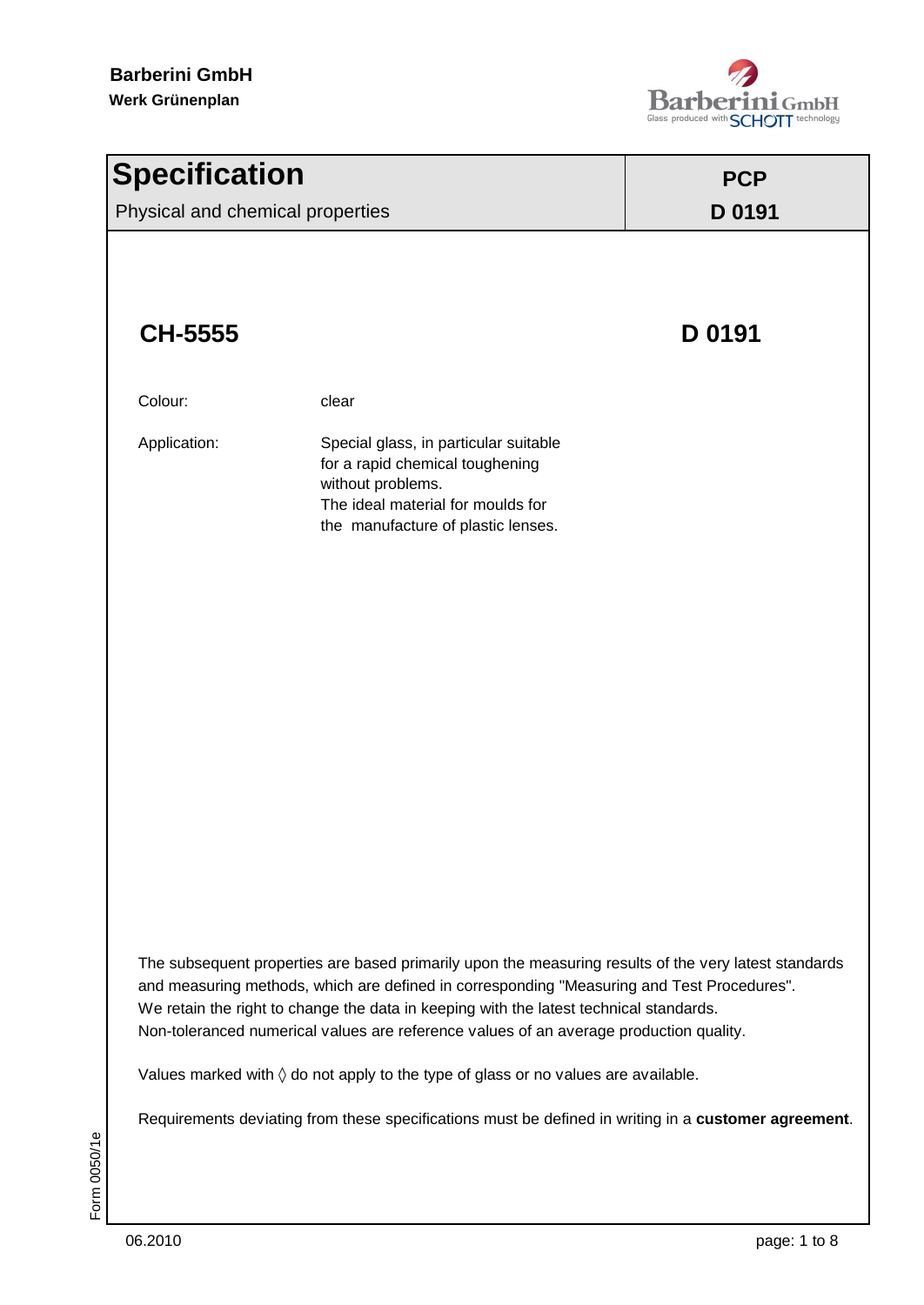

| <b>Specification</b>             |                                                                         |                                                                         |                                                                         |                                                    |             | <b>PCP</b>     |                    |  |  |
|----------------------------------|-------------------------------------------------------------------------|-------------------------------------------------------------------------|-------------------------------------------------------------------------|----------------------------------------------------|-------------|----------------|--------------------|--|--|
| Physical and chemical properties |                                                                         |                                                                         |                                                                         |                                                    |             | D 0191         |                    |  |  |
| $\mathbf 1$ .                    | <b>Optical properties</b>                                               |                                                                         |                                                                         |                                                    |             |                |                    |  |  |
| $1.1$                            |                                                                         | Refractive indices (20 °C)                                              |                                                                         |                                                    |             |                |                    |  |  |
|                                  | Pretreatment of samples                                                 |                                                                         |                                                                         |                                                    | $n_{\rm g}$ |                | 1.5338             |  |  |
|                                  |                                                                         | ] Condition as supplied                                                 |                                                                         |                                                    |             |                | 1.5296             |  |  |
|                                  | [x] annealed at 40 °C/h                                                 |                                                                         |                                                                         |                                                    | $n_F$       |                | 1.5291             |  |  |
|                                  |                                                                         |                                                                         |                                                                         |                                                    | $n_{\rm e}$ |                | $1.5251 \pm 0.001$ |  |  |
|                                  |                                                                         |                                                                         |                                                                         |                                                    | $n_{\rm d}$ |                | 1.5230             |  |  |
|                                  |                                                                         |                                                                         |                                                                         |                                                    | $n_{\rm D}$ |                | 1.5229             |  |  |
|                                  |                                                                         |                                                                         |                                                                         |                                                    | $n_{\rm C}$ |                | 1.5208             |  |  |
|                                  |                                                                         |                                                                         |                                                                         |                                                    | $n_{\rm C}$ |                | 1.5204             |  |  |
| 1.1.1                            | Abbe value                                                              |                                                                         |                                                                         |                                                    | $V_{e}$     | $60.0 \pm 0.6$ |                    |  |  |
|                                  |                                                                         |                                                                         |                                                                         |                                                    | $V_{d}$     |                | 60.2               |  |  |
| $1.2$                            |                                                                         | <b>Transmittance data</b>                                               |                                                                         |                                                    |             |                |                    |  |  |
| 1.2.1                            | Spectral transmittance $\tau(\lambda)$                                  |                                                                         |                                                                         |                                                    |             |                |                    |  |  |
| 1.2.1.1                          | $\tau(\lambda)$ - curve                                                 |                                                                         |                                                                         |                                                    |             |                |                    |  |  |
|                                  | Plot of spectral transmittance $\tau(\lambda)$ for                      |                                                                         |                                                                         |                                                    |             | see annex      |                    |  |  |
|                                  | $d = 2.0$ mm ( $\lambda = 250$ nm to 1500 nm)                           |                                                                         |                                                                         |                                                    |             |                |                    |  |  |
| 1.2.1.2                          | $\tau$ ( $\lambda$ ) - individual values in % (d = 2.0 mm)              |                                                                         |                                                                         |                                                    |             |                |                    |  |  |
|                                  | $\tau(\lambda)_{\text{max}}$ for the $\lambda$ - range 280 nm to 315 nm |                                                                         |                                                                         |                                                    |             |                | 52                 |  |  |
|                                  |                                                                         |                                                                         | $\tau(\lambda)_{\text{max}}$ for the $\lambda$ - range 315 nm to 350 nm | 87.5                                               |             |                |                    |  |  |
|                                  |                                                                         | $\tau_{380}$                                                            |                                                                         | 90.5                                               |             |                |                    |  |  |
|                                  |                                                                         | $\tau(\lambda)_{\text{min}}$ for the $\lambda$ - range 500 nm to 650 nm |                                                                         |                                                    |             |                | $\Diamond$         |  |  |
| 1.2.1.3                          | Edge wavelength ( $d = 2.0$ mm)                                         |                                                                         |                                                                         |                                                    |             |                |                    |  |  |
|                                  |                                                                         |                                                                         |                                                                         | Edge wavelength $\lambda_c$ ( $\tau$ = 0.46) in nm |             |                | 312                |  |  |
| 1.2.2                            | Luminous transmittance $\tau_{v}$                                       |                                                                         |                                                                         |                                                    |             |                |                    |  |  |
| 1.2.2.1                          | Luminous transmittance $\tau_{\text{vD65}}$ in % at nominal thickness   |                                                                         |                                                                         |                                                    |             |                | $91.7*$            |  |  |
|                                  | * nominal transmittance<br>$d = 2.0$ mm                                 |                                                                         |                                                                         |                                                    |             |                |                    |  |  |
|                                  | Luminous transmittance as a function of thickness                       |                                                                         |                                                                         |                                                    |             |                |                    |  |  |
|                                  | Thickness in mm                                                         | 1.4                                                                     | 2.0                                                                     | 3.0                                                | 4.0         | 5.0            | 6.0                |  |  |
|                                  | $\tau$ <sub>vD65</sub> in %                                             | ♦                                                                       | 91.7                                                                    | ♦                                                  | $\Diamond$  | ♦              | ♦                  |  |  |
|                                  | $\tau_{vA}$ in %                                                        | $\Diamond$                                                              | $\Diamond$                                                              | ♦                                                  | $\Diamond$  | $\Diamond$     | $\Diamond$         |  |  |
|                                  | $\tau_{\rm vC}$ in %                                                    | $\Diamond$                                                              | $\Diamond$                                                              | $\Diamond$                                         | ♦           | ♦              | ♦                  |  |  |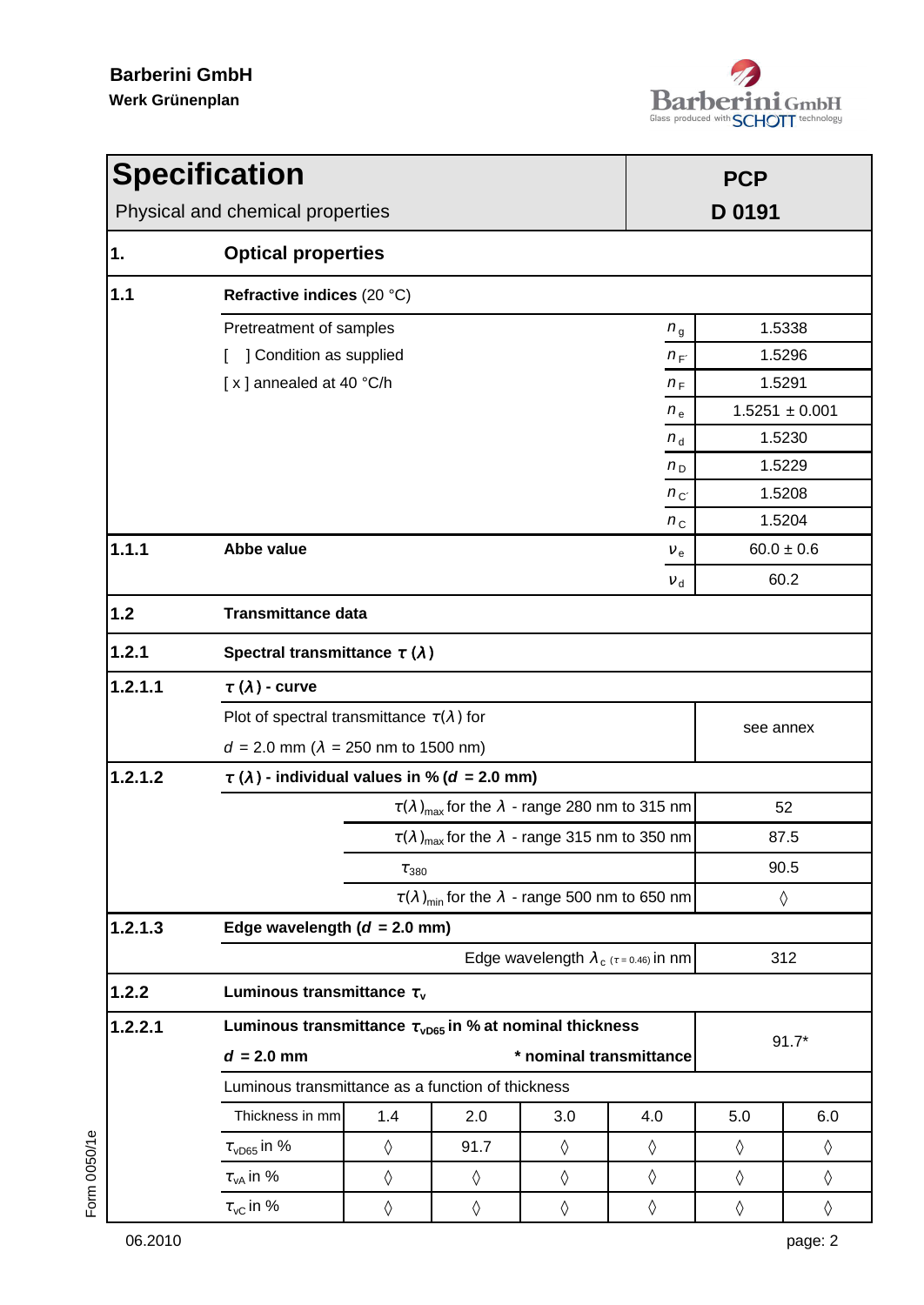

| <b>Specification</b>             |                                                                                                                                   | <b>PCP</b>             |            |  |  |  |
|----------------------------------|-----------------------------------------------------------------------------------------------------------------------------------|------------------------|------------|--|--|--|
| Physical and chemical properties |                                                                                                                                   | D 0191                 |            |  |  |  |
| 1.2.2.2                          | Scale number / Filter category                                                                                                    |                        |            |  |  |  |
|                                  | N for mean thickness $d =$<br>$%$ )<br>mm ( $\tau_{\text{vD65}}$ =                                                                |                        | $\Diamond$ |  |  |  |
|                                  | N for mean thickness $d =$<br>%)<br>mm ( $\tau_{\text{vD65}}$ =                                                                   |                        | ♦          |  |  |  |
|                                  | filter category for nominal transmittance $\tau_{\text{vD65}} = 91.7$ %                                                           |                        | 0          |  |  |  |
| 1.2.3                            | Special transmittance values in % ( $d = 2.0$ mm)                                                                                 |                        |            |  |  |  |
| 1.2.3.1                          | <b>UV</b> - transmittance                                                                                                         |                        |            |  |  |  |
|                                  |                                                                                                                                   | $\tau_{UVA}$           | 81.8       |  |  |  |
|                                  |                                                                                                                                   | $\tau_{\text{SUV}}$    | ♦          |  |  |  |
|                                  |                                                                                                                                   | $\tau$ <sub>SUVA</sub> | 76.8       |  |  |  |
|                                  |                                                                                                                                   | $\tau$ <sub>SUVB</sub> | 38.5       |  |  |  |
| 1.2.3.2                          | <b>IR</b> - transmittance                                                                                                         | $\tau$ <sub>SIR</sub>  | 92         |  |  |  |
| 1.2.3.3                          | Solar blue - light transmittance                                                                                                  | $\tau_{sb}$            | ♦          |  |  |  |
| 1.3                              | <b>Colour</b>                                                                                                                     |                        |            |  |  |  |
| 1.3.1                            | <b>Visual evaluation</b>                                                                                                          |                        |            |  |  |  |
|                                  | The visual evaluation of the admissible colour differences                                                                        |                        |            |  |  |  |
|                                  | is to be made by using internal reference samples                                                                                 |                        |            |  |  |  |
|                                  | in transmission mode towards an from the backside                                                                                 |                        |            |  |  |  |
|                                  | illuminated opal screen with uniform luminance.                                                                                   |                        |            |  |  |  |
|                                  | Sample thickness d in mm for the visual colour comparison<br>90                                                                   |                        |            |  |  |  |
| 1.3.2                            | <b>Colorimetry</b>                                                                                                                |                        |            |  |  |  |
|                                  | Chromaticity coordinates                                                                                                          | $x_{10}$               | 0.314      |  |  |  |
|                                  |                                                                                                                                   | 0.331                  |            |  |  |  |
|                                  | Chromaticity coordinates (colour locus) are referred to<br>the Standard Illuminant $D_{65}$ according to CIE 10°-observer for the |                        |            |  |  |  |
|                                  | nominal transmittance $\tau_{\text{vD65}} = 91.7 \%$                                                                              |                        |            |  |  |  |
|                                  | (refer to 1.2.2.1)                                                                                                                |                        |            |  |  |  |
| 1.3.3                            | <b>Signal light recognition</b>                                                                                                   |                        |            |  |  |  |
|                                  | Relative visual attenuation coefficient (quotient) Q                                                                              | $Q_{blue}$             | 1.0        |  |  |  |
|                                  | for signal light recognition referred to the                                                                                      | $Q_{green}$            | 1.0        |  |  |  |
|                                  | nominal transmittance $\tau_{\text{vD65}} = 91.7$ %                                                                               | $Q$ <sub>yellow</sub>  | 1.0        |  |  |  |
|                                  | (refer to 1.2.2.1)                                                                                                                | $Q_{\text{red}}$       | 1.0        |  |  |  |
| 1.3.4                            | Yellowness index ( $d = 10$ mm)                                                                                                   |                        |            |  |  |  |
|                                  |                                                                                                                                   | $Y_i$                  | 1.1        |  |  |  |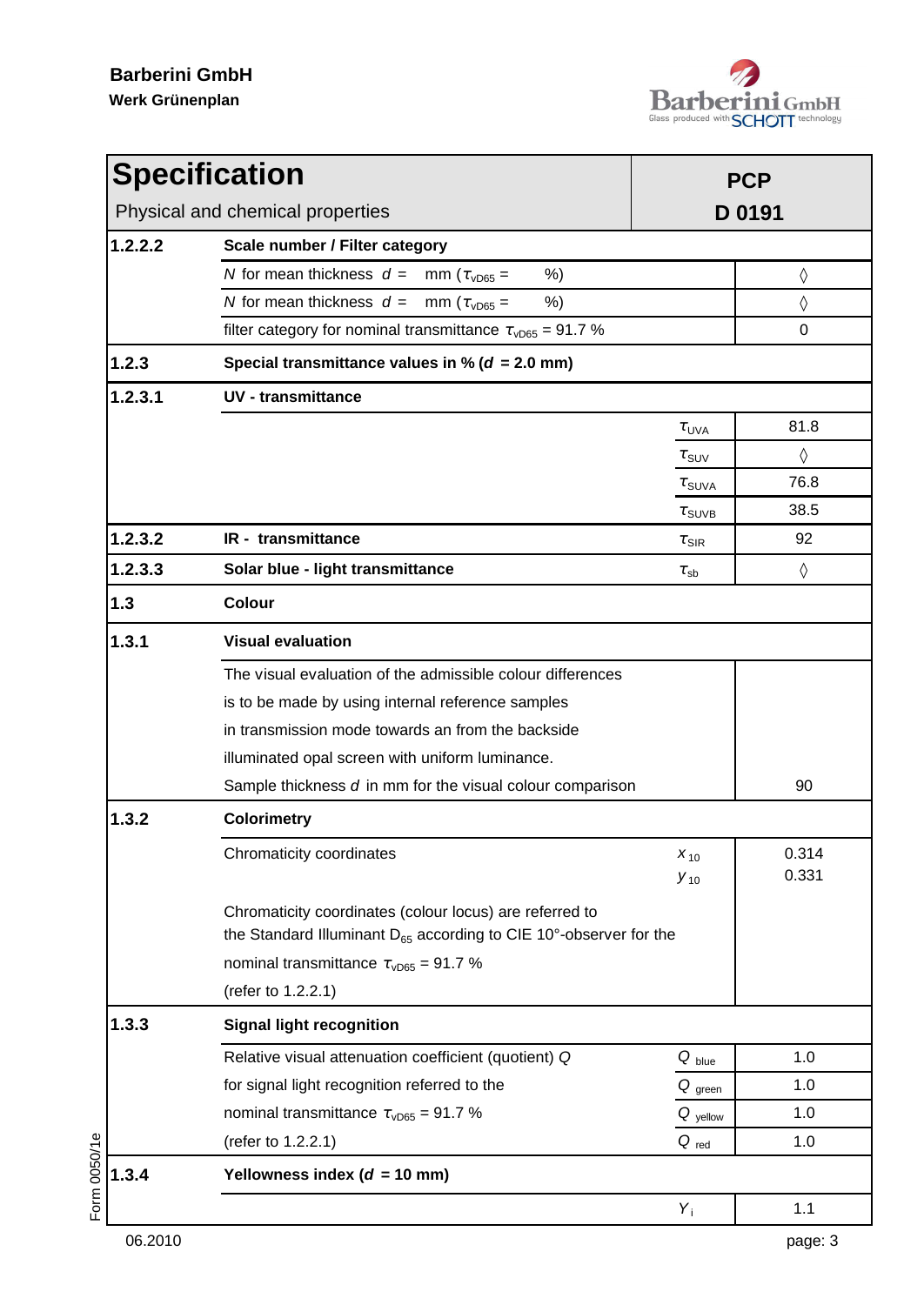

| <b>Specification</b><br>Physical and chemical properties |                                                                                                                                  |     | <b>PCP</b>                     |                                              |  |  |  |
|----------------------------------------------------------|----------------------------------------------------------------------------------------------------------------------------------|-----|--------------------------------|----------------------------------------------|--|--|--|
|                                                          |                                                                                                                                  |     | D 0191                         |                                              |  |  |  |
| 2.                                                       | <b>Thermal properties</b>                                                                                                        |     |                                |                                              |  |  |  |
| 2.1                                                      | Viscosities and corresponding temperatures                                                                                       |     |                                |                                              |  |  |  |
|                                                          | Designation                                                                                                                      |     | Viscosity<br>Ig $\eta$ in dPas | Temperature<br>$\vartheta$ in ${}^{\circ}$ C |  |  |  |
|                                                          | Strain point                                                                                                                     |     | 14.5                           | 459                                          |  |  |  |
|                                                          | Annealing point<br>13.0                                                                                                          |     | 486                            |                                              |  |  |  |
|                                                          | Softening point                                                                                                                  |     | 7.6                            | 660                                          |  |  |  |
|                                                          | Forming temperature                                                                                                              |     | 6.0                            | 762                                          |  |  |  |
|                                                          | Forming temperature                                                                                                              |     | 5.0                            | 852                                          |  |  |  |
|                                                          | Forming temperature                                                                                                              | 4.0 |                                | 976                                          |  |  |  |
| 2.2                                                      | Transformation temperature Tg in °C                                                                                              |     |                                | 488                                          |  |  |  |
| 2.3                                                      | Coefficient of mean linear thermal expansion<br>$\alpha$ (20 °C;300 °C) in 10 <sup>-6</sup> K <sup>-1</sup> (Static measurement) |     |                                | 8.4                                          |  |  |  |
| 2.4                                                      | <b>Fuseability</b>                                                                                                               |     |                                | ♦                                            |  |  |  |
| 2.5                                                      | Mean specific heat capacity $c_p(20 °C)$ to 100 °C) in J/(g $\cdot$ K)                                                           |     |                                | ♦                                            |  |  |  |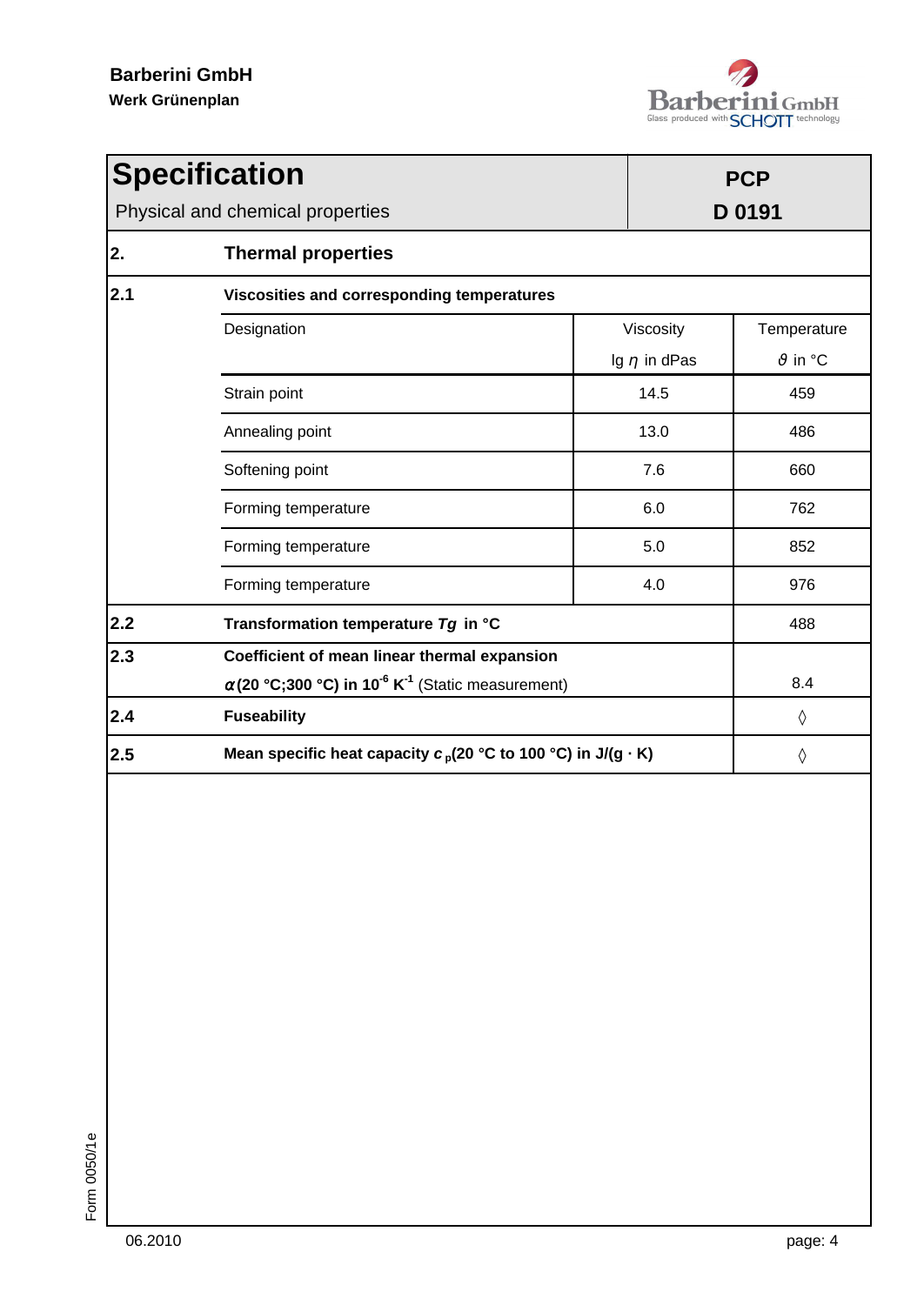

| <b>Specification</b>             | <b>PCP</b>                                                                                                                                                         |            |  |  |  |
|----------------------------------|--------------------------------------------------------------------------------------------------------------------------------------------------------------------|------------|--|--|--|
| Physical and chemical properties |                                                                                                                                                                    | D 0191     |  |  |  |
| 3.                               | <b>Mechanical properties</b>                                                                                                                                       |            |  |  |  |
| 3.1                              | <b>Density <math>\rho</math> in g/cm<sup>3</sup></b> (annealed at 40 °C/h)                                                                                         | 2.47       |  |  |  |
| 3.2                              | Stress optical coefficient C in $1.02 \cdot 10^{-12}$ m <sup>2</sup> /N                                                                                            | 2.48       |  |  |  |
| 3.3                              | <b>Breaking strength</b>                                                                                                                                           |            |  |  |  |
|                                  | A higher mechanical strength can be realized by chemical<br>toughening according to the ion exchange procedure<br>(refer to annex 3.3.1) or by thermal toughening. |            |  |  |  |
| 3.3.1                            | <b>Chemical toughening</b>                                                                                                                                         |            |  |  |  |
|                                  | Processing temperature $\vartheta$ in ${}^{\circ}$ C                                                                                                               | 380        |  |  |  |
|                                  | Processing time t in h                                                                                                                                             | 4          |  |  |  |
|                                  | Compressive stress Ds as birefringence in nm/cm                                                                                                                    | 7000       |  |  |  |
|                                  | Penetration depth Nz up to neutral zone in µm                                                                                                                      | 90         |  |  |  |
|                                  | Further information                                                                                                                                                | see annex  |  |  |  |
| 3.3.2                            | <b>Thermal toughening</b>                                                                                                                                          |            |  |  |  |
|                                  | Recommended minimum thickness d in mm for toughened safety<br>glass lenses without corrective effect as per ball drop test (DIN EN 168)                            | 2.5        |  |  |  |
| 3.4                              | Young's modulus E in kN/mm <sup>2</sup>                                                                                                                            | ♦          |  |  |  |
| 3.5                              | Poisson's ratio $\mu$                                                                                                                                              | $\Diamond$ |  |  |  |
| 3.6                              | Torsion modulus G in kN/mm <sup>2</sup>                                                                                                                            | $\Diamond$ |  |  |  |
| 3.7                              | Knoop hardness HK 0.1/20                                                                                                                                           | 670        |  |  |  |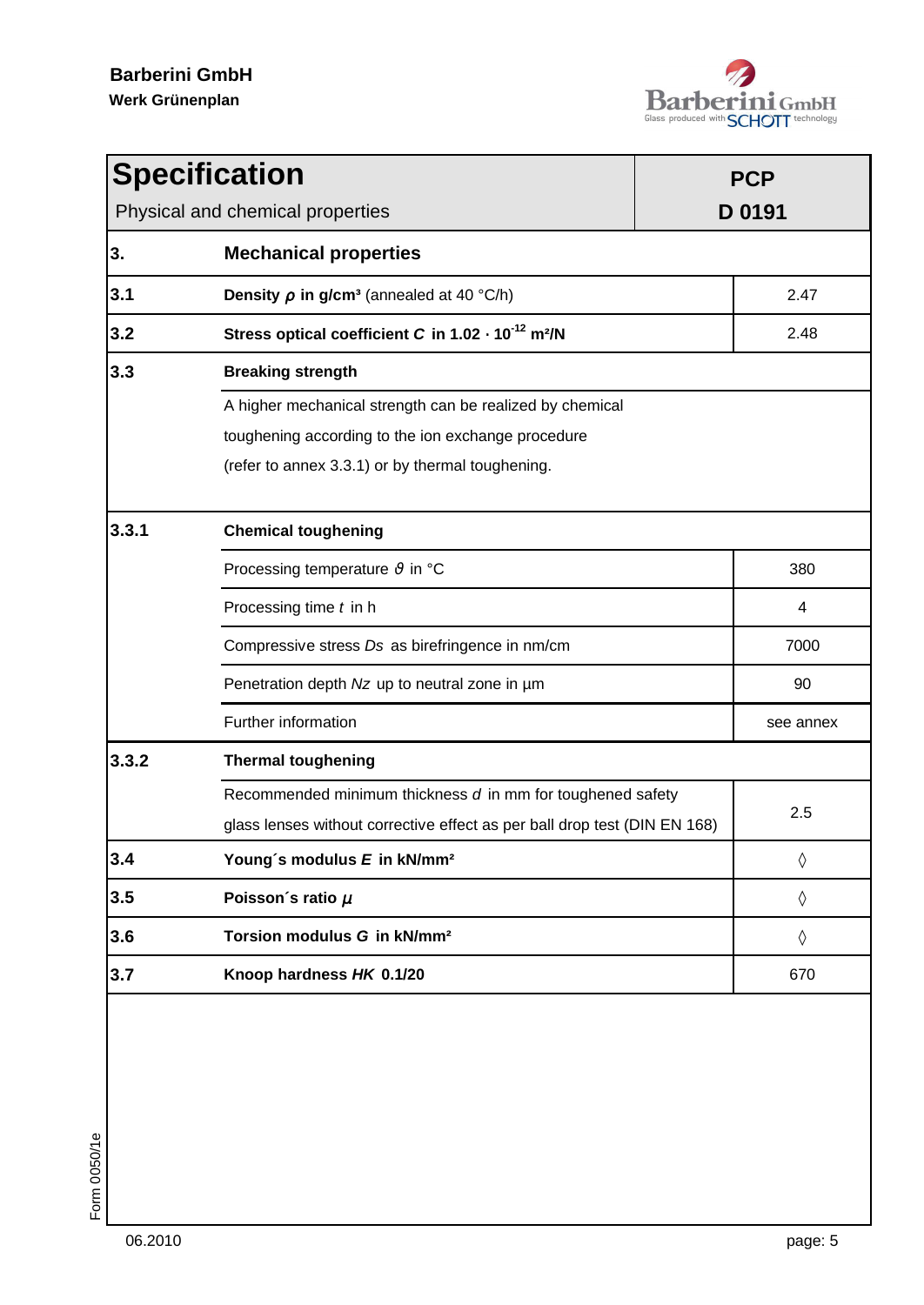

| <b>Specification</b>             |                                                                                | <b>PCP</b>       |                  |  |  |
|----------------------------------|--------------------------------------------------------------------------------|------------------|------------------|--|--|
| Physical and chemical properties |                                                                                |                  | D 0191           |  |  |
| 4.                               | <b>Chemical properties</b>                                                     |                  |                  |  |  |
| 4.1                              | Hydrolytic resistance acc. to DIN ISO 719                                      |                  |                  |  |  |
|                                  |                                                                                | Hydrolytic class | HGB <sub>2</sub> |  |  |
|                                  | Equivalent of alkali (Na <sub>2</sub> O) per gram of glass grains in $\mu$ g/g |                  | 60               |  |  |
| 4.2                              | Acid resistance acc. to DIN 12 116                                             |                  |                  |  |  |
|                                  |                                                                                | Acid class       | S <sub>3</sub>   |  |  |
|                                  | Half surface weight loss after 6 hours in mg/dm <sup>2</sup>                   |                  | 12               |  |  |
| 4.3                              |                                                                                |                  |                  |  |  |
|                                  |                                                                                | Class            | A <sub>2</sub>   |  |  |
|                                  | Surface weight loss after 3 hours in mg/dm <sup>2</sup>                        |                  | 210              |  |  |
| 4.4                              | <b>Hazardous Substances</b>                                                    |                  |                  |  |  |
|                                  | EC-directive 2002/95/EC (RoHS-directive)                                       | on request       |                  |  |  |
|                                  |                                                                                |                  |                  |  |  |
| 5.                               | <b>Electrical properties</b>                                                   |                  | disregarded      |  |  |
|                                  |                                                                                |                  |                  |  |  |
| 6.                               | <b>Other properties</b>                                                        |                  | disregarded      |  |  |
|                                  |                                                                                |                  |                  |  |  |
| 7.                               | Annex (diagrams, curves)                                                       |                  |                  |  |  |
|                                  |                                                                                |                  |                  |  |  |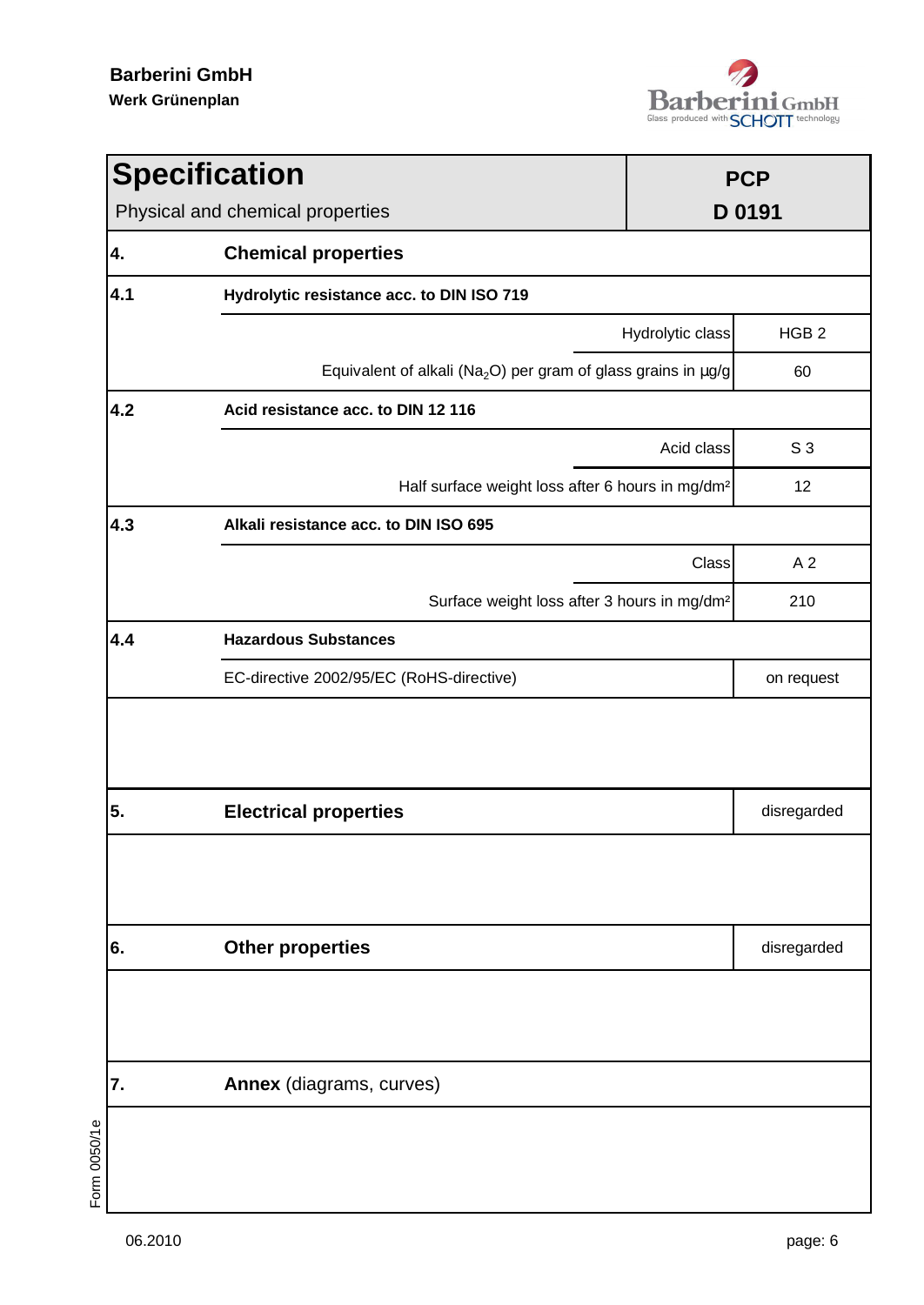## **Spectral Transmittance**

**Type of Glass: CH-5555**



Thickness: 2.00 mm

page: 7

Werk Grünenplan **Werk Grünenplan Barberini GmbH Barberini GmbH**

Annex 1.2.1.1

Annex 1.2.1.1

 $\lambda$